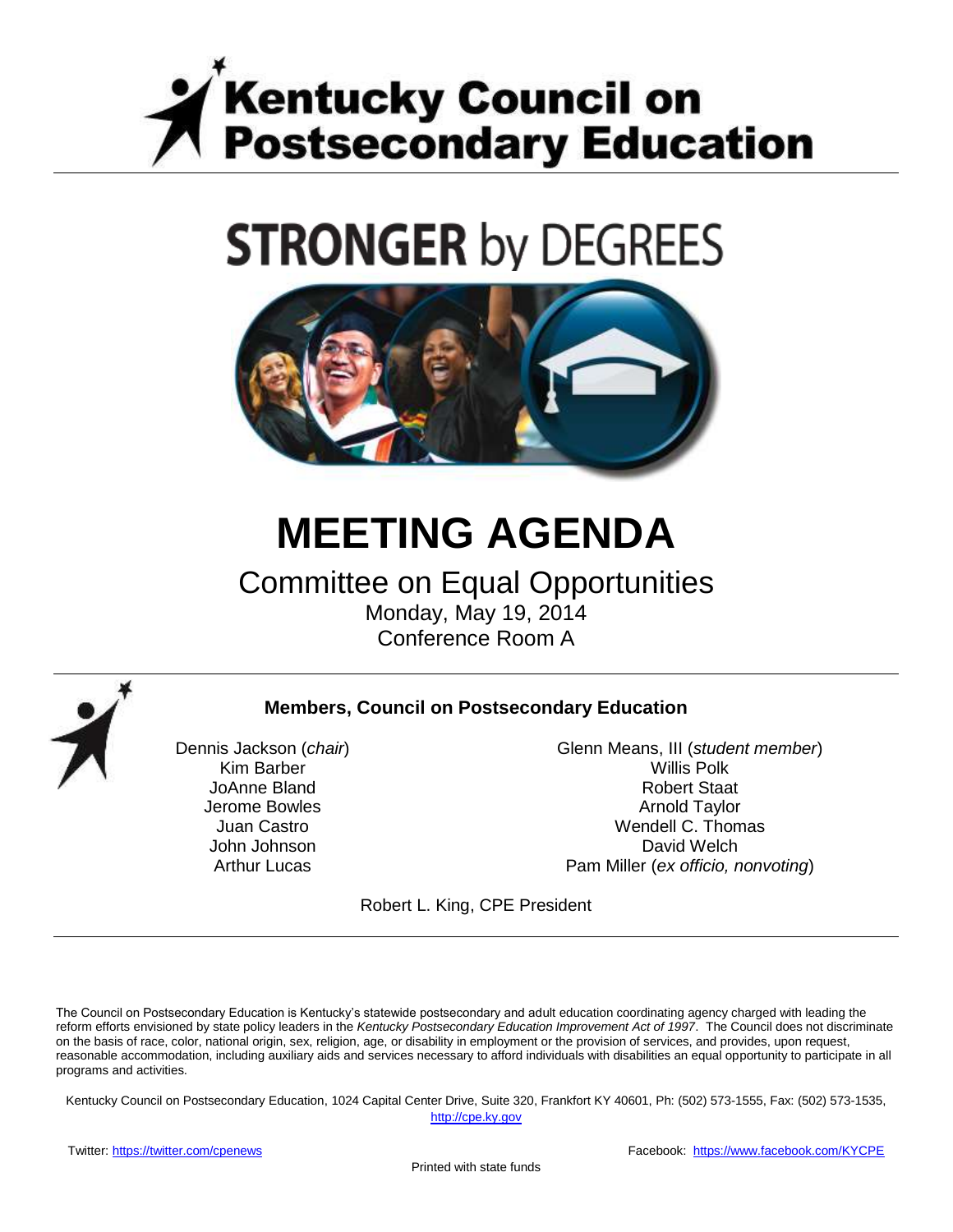#### **AGENDA** Committee on Equal Opportunities

#### Council on Postsecondary Education Monday, May 19, 2014 9:00 AM Conference Room A

| 1. Roll Call                                                                    |    |
|---------------------------------------------------------------------------------|----|
| 2. Remarks by CPE President                                                     |    |
| 3. Approval of Minutes (March 2014)                                             | 3  |
| 4. Discussion/Information                                                       |    |
| a. Definition of Diversity                                                      | 7  |
| b. Performance Presentations: Institutional Diversity Plan Assessments          | 9  |
| 1) University of Kentucky                                                       |    |
| 2) Morehead State University                                                    |    |
| 3) Western Kentucky University                                                  |    |
| c. Tuition and Fee Recommendations                                              | 11 |
| d. Status: Statewide Diversity, Inclusion, and Support Programs                 | 16 |
| e. Waivers of KRS 164.020(19)                                                   | 17 |
| f. Focus on Diversity: Special Programs and Student Inititaves                  | 18 |
| 5. Other Business                                                               |    |
| a. General Information and News Articles                                        |    |
| b. Other Business                                                               |    |
| 6. Adjourn<br>Next meeting: October 22, 2014, 9 a.m. (EST), Frankfort, Kentucky |    |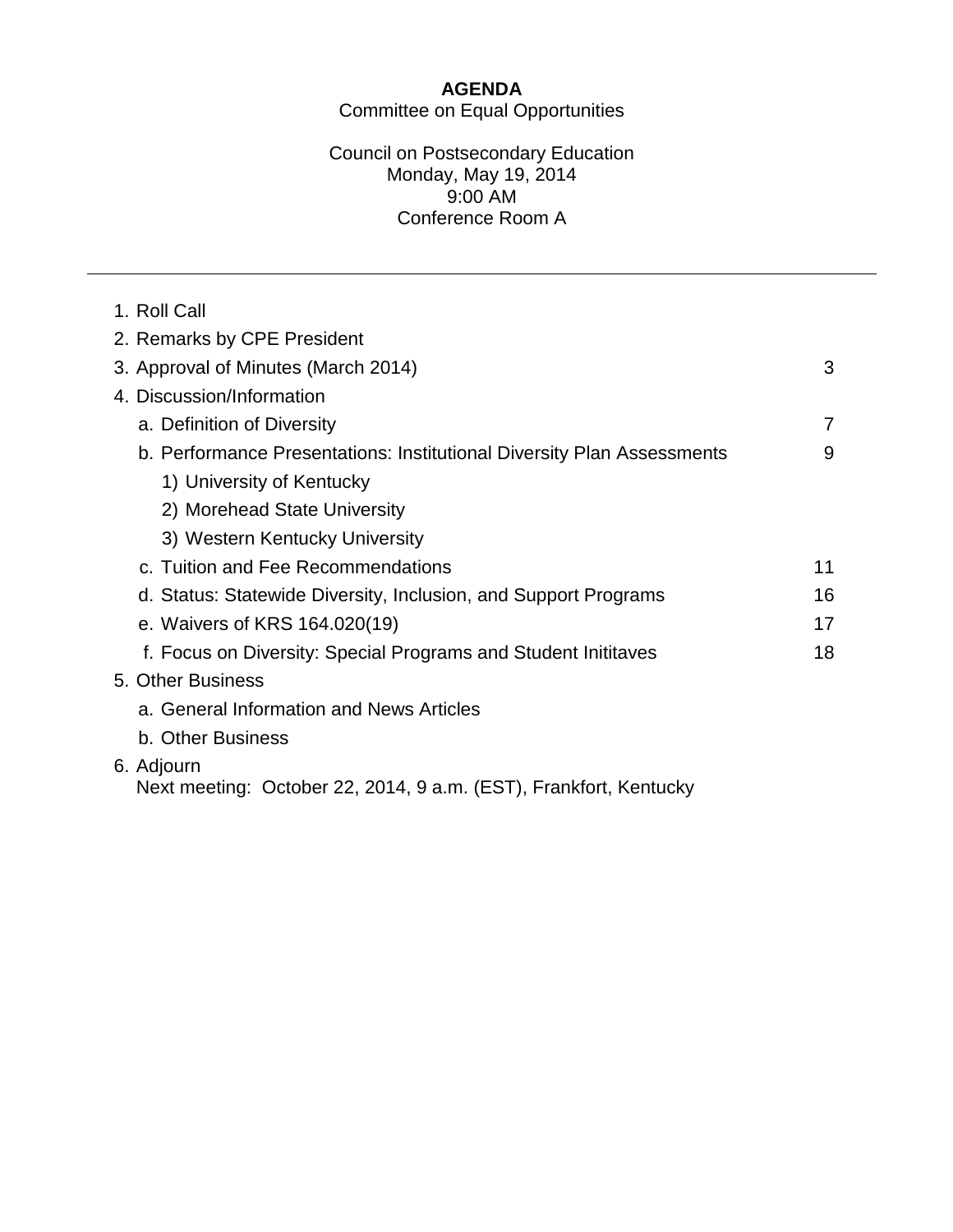#### Minutes Council on Postsecondary Education Committee on Equal Opportunities March 24, 2014

|                                | The Committee on Equal Opportunities met March 24, 2014, at the<br>Council office in Frankfort, Kentucky. Chair Dennis Jackson presided<br>over the meeting.                                                                                                                                                                           |  |  |  |
|--------------------------------|----------------------------------------------------------------------------------------------------------------------------------------------------------------------------------------------------------------------------------------------------------------------------------------------------------------------------------------|--|--|--|
| <b>ROLL CALL</b>               | Members present: Kim Barber, JoAnne Bland, Jerome Bowles, Juan<br>Castro, Arthur Lucas, Glenn Means, Arnold Taylor, Wendell Thomas<br>and David Welch.                                                                                                                                                                                 |  |  |  |
|                                | Members absent: Reverend Willis Polk, Robert Staat and John Johnson<br>did not attend the March meeting.                                                                                                                                                                                                                               |  |  |  |
|                                | CEO Chair, Mr. Dennis Jackson, provided opening remarks, followed<br>by CPE President Robert King, and Senior Vice President for Academic<br>Affairs, Dr. Aaron Thompson.                                                                                                                                                              |  |  |  |
|                                | CEO Chair Jackson asked Council staff to call roll. Ms. Ivy Robinson<br>called the roll.                                                                                                                                                                                                                                               |  |  |  |
| <b>APPROVAL OF MINUTES</b>     | The minutes from the March 2014 meeting were reviewed.                                                                                                                                                                                                                                                                                 |  |  |  |
|                                | A motion was made by Mr. David Welch to accept the minutes. Mr.<br>Arthur Lucas seconded the motion.                                                                                                                                                                                                                                   |  |  |  |
|                                | VOTE: The motion passed and was approved.                                                                                                                                                                                                                                                                                              |  |  |  |
| <b>DEFINITION OF DIVERSITY</b> | Dr. Rana Johnson introduced the first item on the March 2014<br>agenda—definition of diversity. CPE legal counsel, Mr. Travis Powell,<br>indicated that the item should be untabled, prior to being<br>discussed/presented. Mr. David Welch made a motion to untable the<br>discussion. The motion was seconded by Mr. Wendell Thomas. |  |  |  |
|                                | Ms. JoAnne Bland delivered a presentation highlighting the necessity to<br>revise the statewide definition of diversity to represent the LGBTQ<br>community. Ms. Bland suggested including the words gender identity<br>and gender presentation.                                                                                       |  |  |  |
|                                | Mr. Powell stated that the definition of diversity was developed with the<br>words gender and sexual orientation to be inclusive of all.                                                                                                                                                                                               |  |  |  |
|                                | One CEO member inquired about the next steps after the presentation.<br>Dr. Aaron Thompson stated that the motion or suggestion would move                                                                                                                                                                                             |  |  |  |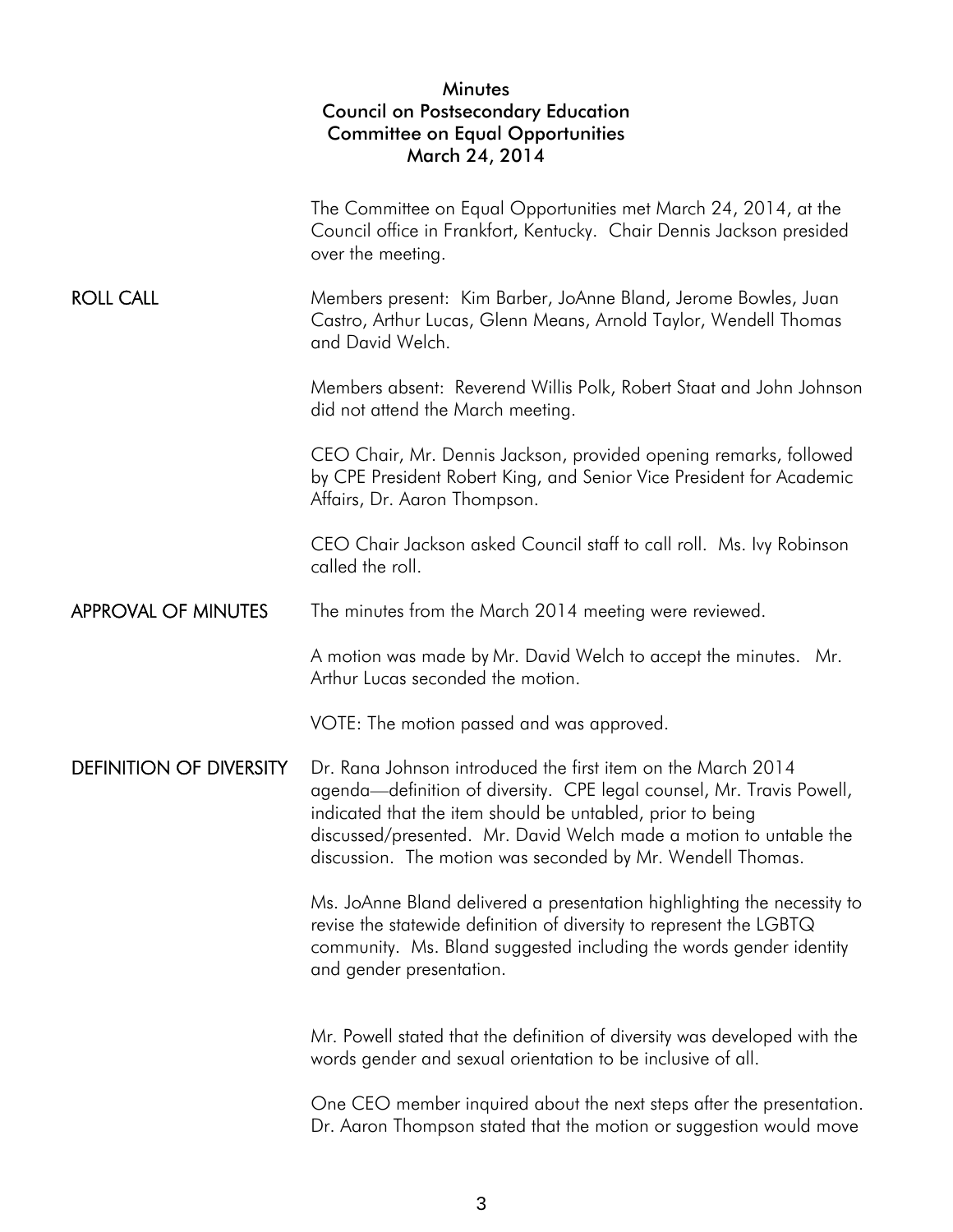to the next CPE meeting as an action item, if approved.

Mr. Wendell Thomas stated that he did not believe that this was an issue that the CEO is prepared to make a decision on, nor the CPE members. He believes that both groups should hear from the individuals that experience problems on campus. Mr. Welch indicated that he shared Mr. Thomas' sentiments. Mr. Welch also indicated that he agreed with the Council and believed that the current definition is inclusive—and the definition should remain broad in this area of the law. He also stated that CPE should affirm that all of those characteristics are included in the current definition. Mr. Welch concluded by stating that his position was to vote no on moving to change the definition, with a strong statement that the current definition is inclusive of the LGBTQ community.

Mr. Glenn Means stated that he serves all students, and all individuals should be recognized. Mr. Arnold Taylor stated that he understands the legal argument, and he sees no harm including the suggested language to the definition.

Ms. Kim Barber stated that she understood that inequities exist, and everyone is sympathetic to the issues. She confirmed that if the definition was made broad, intentionally, gender and sexual orientation is included in the current definition.

Mr. Lucas suggested that Council staff ask the institutional representatives – does everyone know what this means, does everyone understand the rights [of the LGBT community]? Mr. Lucas stated that he is in favor of adding the two terms.

Dr. Thompson stated that he would seek input from the EEO reps, as well as institutional attorneys. He also supported Ms. Barber's position that gender and sexual orientation is included in the current definition; he further suggested that we must receive input from EEO representatives/lawyers because that is what we are called to do.

Mr. Welch asked about religion, in relation to the definition- Jewish, Buddhism, and race/color. He stated that he did not feel a need to go deeper- creed, national origin, age, etc.

Several EEO representatives provided feedback regarding the institutional support services offered to the LGBTQ community.

Mr. Taylor moved to call the question.

Mr. Bowles asked what the colleges/universities are saying about the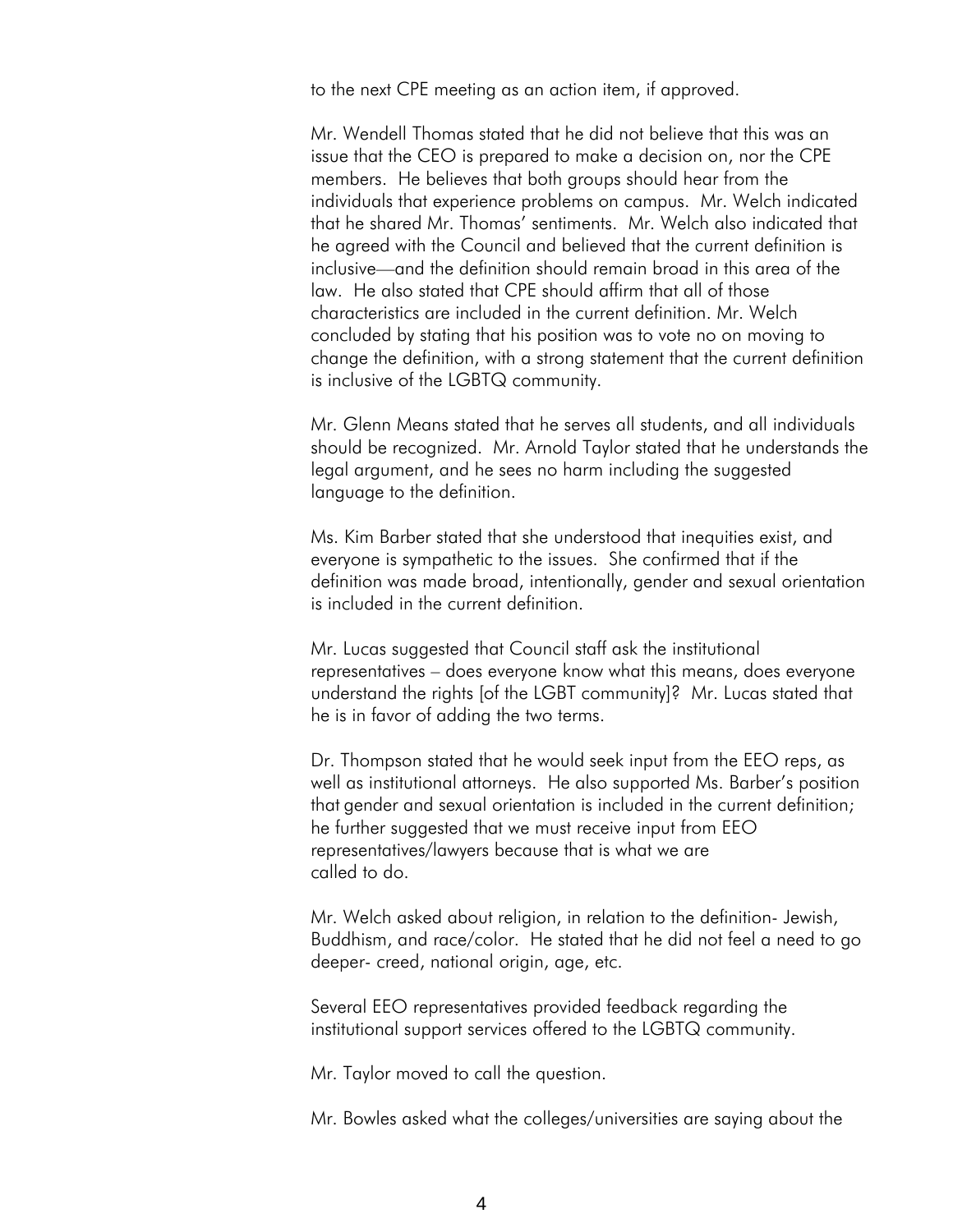issue. Several institutions responded with programs/services offered to students/workforce from the LGBTQ community.

A motion was made by Mr. Taylor to amend the existing definition to include gender identity and gender presentation, and seconded by Mr. Means.

VOTE: The motion passed- 6 yes, and 5 no. The motion was approved to move to the April CPE meeting.

Dr. Thompson and Mr. Powell stated that they would send correspondence to the institutional legal counsels to determine what policies/programs are in place at each of the public postsecondary institutions.

The March CEO meeting included reports by several institutional EEO representatives.

- Kentucky Community and Technical College: Gloria McCall, Natalie Gibson, Alicia Crouch, Erin Howard, Tracy Folden-Faust
- Murray State University: Cami Pierce Duffy, Don Robinson
- Eastern Kentucky University: Sandra Moore

The institutional performance presentations correspond to the Student Success focus area, identified in the Council's Strategic Agenda, Stronger by Degrees. The Statewide Diversity Policy guides the work of the postsecondary system in the area of Student Success. The diversity plan assessment reports included a

 discussion of progress made between 2011, and 2012, with a focus on four areas:

- Student Body Diversity
- **•** Student Success
- Workforce Diversity
- Campus Climate

Institutional representatives, and administrators, reported on their progress, discussed diverse student enrollment at the undergraduate and graduate levels, undergraduate student retention, degrees and credentials conferred, STEM-H enrollment and degrees conferred, transfer from 2-year KCTCS institutions to 4-year universities, best practices, workforce diversity, and minority representation on the KCTCS boards. The presentations also included a discussion of the institutions' campus climate and campus environment teams.

#### DIVERSITY PLAN ASSESSMENT PRESENTATIONS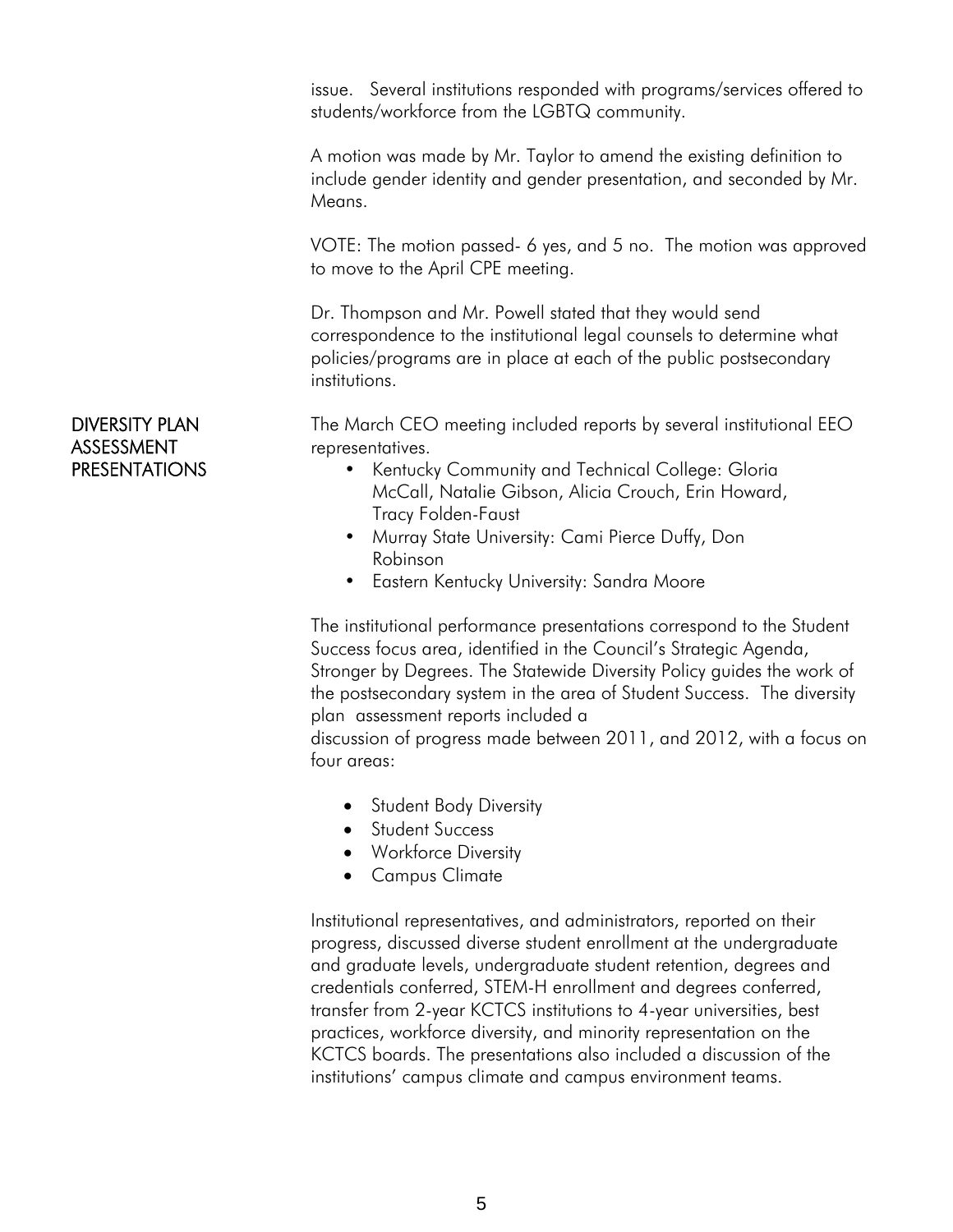|                                                                                                                                                                               | The PowerPoint presentations were summarized to coincide with the full<br>reports presented at the January CEO meeting.                                                                                                                                                                                                                                                                                                                   |  |  |  |
|-------------------------------------------------------------------------------------------------------------------------------------------------------------------------------|-------------------------------------------------------------------------------------------------------------------------------------------------------------------------------------------------------------------------------------------------------------------------------------------------------------------------------------------------------------------------------------------------------------------------------------------|--|--|--|
|                                                                                                                                                                               | The remaining presentations will be presented at the May and October<br>CEO meetings.                                                                                                                                                                                                                                                                                                                                                     |  |  |  |
| STATEWIDE DIVERSITY<br><b>PLANNING AND SUPPORT</b><br><b>PROGRAMS</b>                                                                                                         | The Academically Proficient High School Jr/Sr Diversity Conference will<br>be hosted by Murray State University, June 13-14, at the Murray<br>campus. Approximately 150 students and parents, from across the<br>commonwealth are expected to participate in the day and a half event.                                                                                                                                                    |  |  |  |
|                                                                                                                                                                               | Eastern Kentucky University will host the annual Governor's Minority<br>Student College Preparation Program Statewide Conference, June 25-<br>26, 2014, in Richmond, Kentucky. Approximately 200 middle and<br>junior high school students from around the state will participate in<br>STEM-H workshops during the day and a half event.                                                                                                 |  |  |  |
|                                                                                                                                                                               | The 2014 SREB Institute for Teaching and Mentoring will be held<br>October 30-November 2, 2014, in Atlanta, Georgia.                                                                                                                                                                                                                                                                                                                      |  |  |  |
|                                                                                                                                                                               | No waiver requests were made as of March 2014.                                                                                                                                                                                                                                                                                                                                                                                            |  |  |  |
| <b>WAIVERS OF KRS</b><br>164.020(19)<br><b>FOCUS ON DIVERSITY:</b><br>PROGRAMS TO RECRUIT,<br><b>RETAIN, AND GRADAUTE</b><br><b>UNDERGRADUATE</b><br><b>STUDENTS OF COLOR</b> | Dr. Johnson introduced several institutional administrators/staff from the<br>following institutions, to discuss special services offered:<br>Northern Kentucky University<br>$\bullet$<br><b>NKU Rocks</b><br>Kentucky Community and Technical College System<br>$\bullet$<br>K'LEA<br>Super Sunday<br>University of Louisville<br>African American Male Initiative<br><b>Built to Graduate</b><br><b>LGBTQ Programs and Initiatives</b> |  |  |  |
| <b>OTHER BUSINESS</b>                                                                                                                                                         | No other business was brought before the CEO.                                                                                                                                                                                                                                                                                                                                                                                             |  |  |  |
| <b>NEXT MEETING</b>                                                                                                                                                           | The next meeting will take place Monday, May 19, 2014.                                                                                                                                                                                                                                                                                                                                                                                    |  |  |  |
| <b>ADJOURNMENT</b>                                                                                                                                                            | The meeting adjourned at approximately 1:20 p.m.                                                                                                                                                                                                                                                                                                                                                                                          |  |  |  |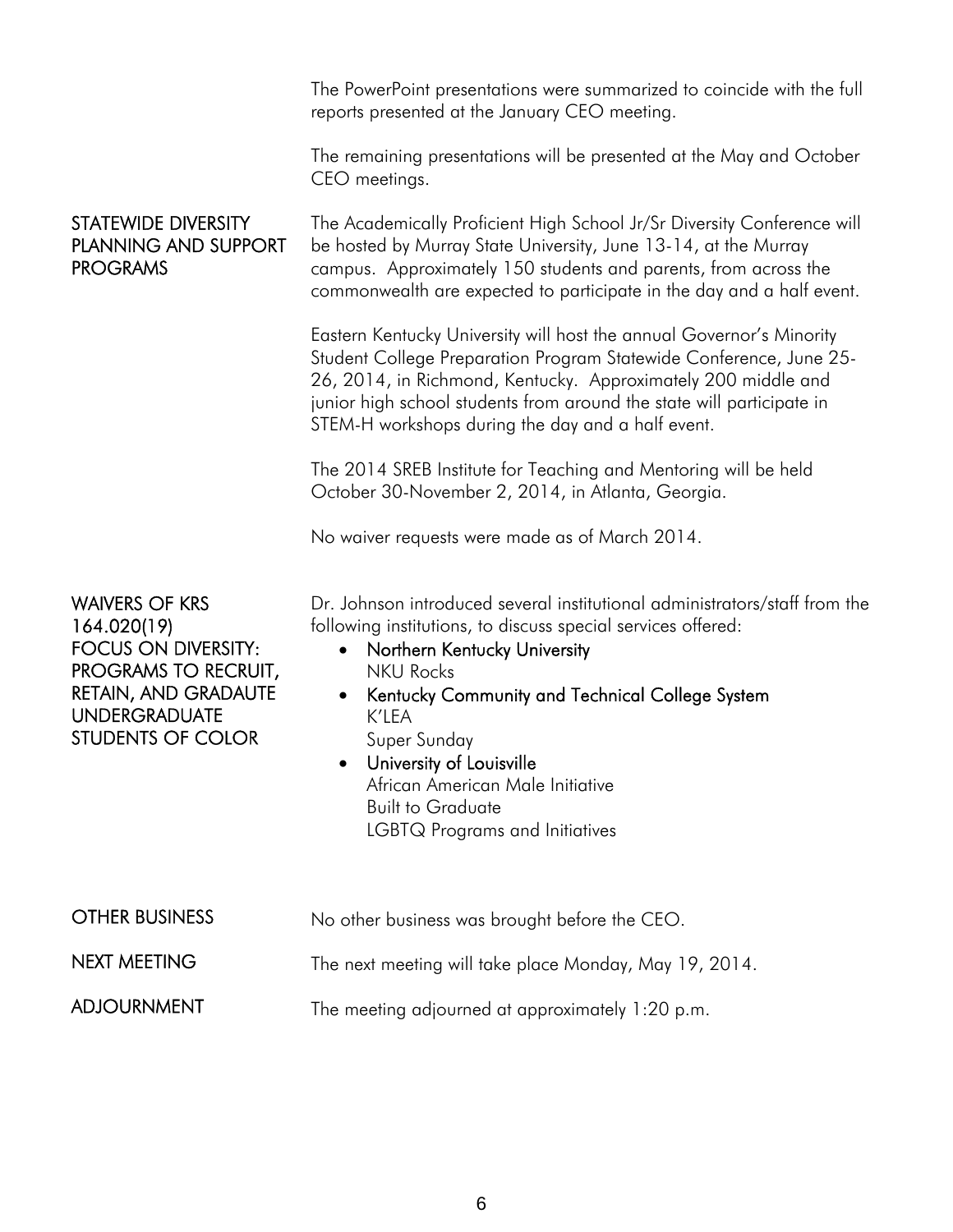# Kentucky's Public Postsecondary Education System Definition of Diversity

At its April 29, 2014 meeting, the Council on Postsecondary Education unanimously approved the recommendation made by the CEO at its March meeting to amend the current statewide definition of diversity:

ACTION: The Committee on Equal Opportunities recommends that the Council amend the definition of "diversity" outlined in the Kentucky Public Postsecondary Education Diversity Policy and Framework for Institution Diversity Plan Development to include the terms "gender identity" and "gender presentation."

The revised definition will read as follows:

Diversity, as a concept, describes an inclusive community of people with varied human characteristics, ideas, and world views related, but not limited, to race, ethnicity, sexual orientation, gender, **gender identity**, **gender presentation**, religion, color, creed, national origin, age, disabilities, socio-economic status, life experiences, geographical region, or ancestry. Diversity in concept expects the creation by institutions of a safe, supportive, and nurturing environment that honors and respects those differences. The policy "focusing on a diverse student body and workforce" advocates the inclusion of students and employees from historically underserved populations, both historical and ongoing.

Members of the CEO, as well as institutional representatives, were notified of the revision following the conclusion of the CPE meeting.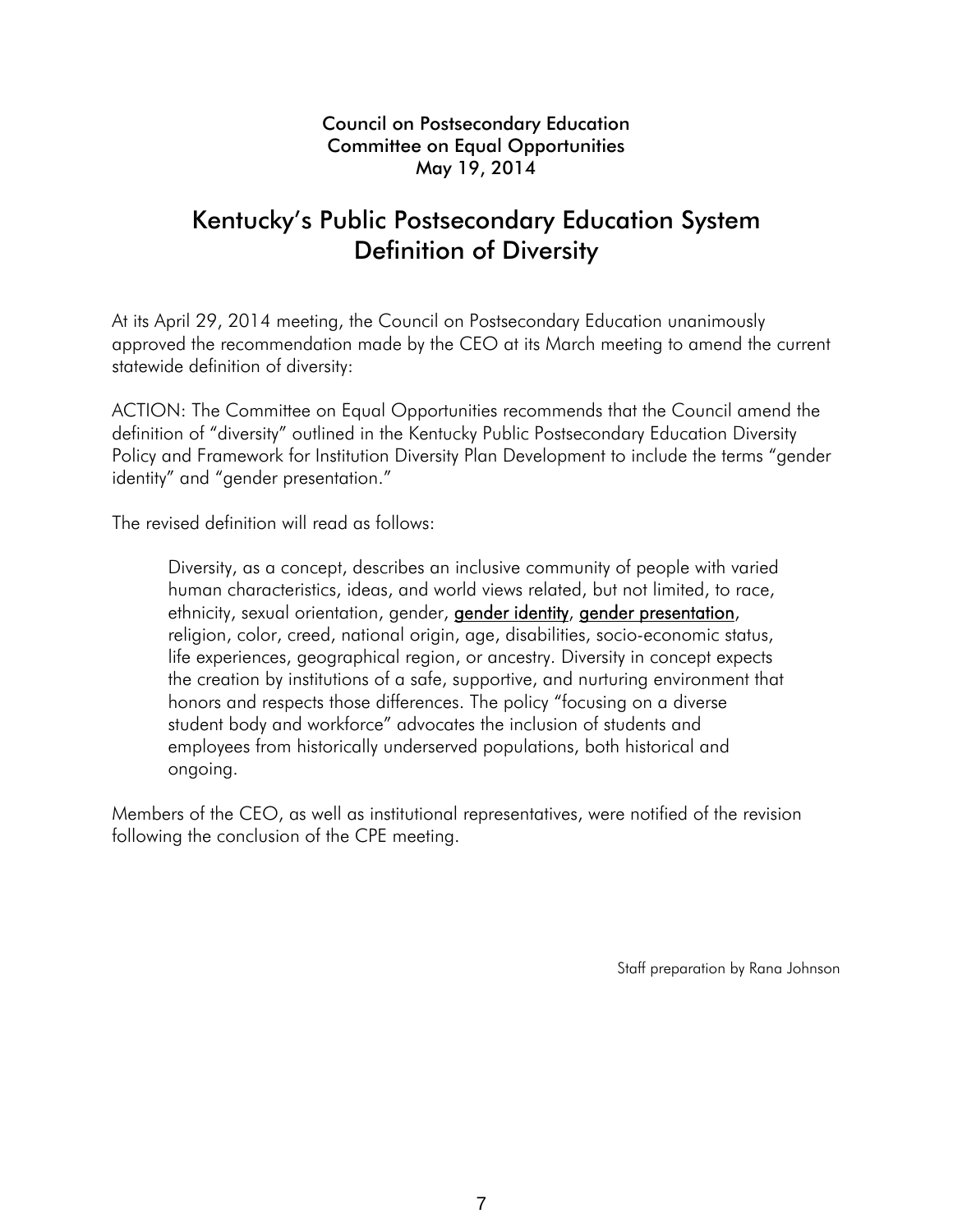Council on Postsecondary Education April 29, 2014

# Definition of Diversity

ACTION: The Committee on Equal Opportunities recommends that the Council amend the definition of "diversity" outlined in the Kentucky Public Postsecondary Education Diversity Policy and Framework for Institution Diversity Plan Development to include the terms "gender identity" and "gender presentation."

On March 24, 2014, the Council on Postsecondary Education's Committee on Equal Opportunities passed a motion recommending that the definition of "diversity" outlined in the Kentucky Public Postsecondary Education Diversity Policy and Framework for Institution Diversity Plan Development be amended to include "gender identity" and "gender presentation." The proposed definition is as follows:

Diversity, as a concept, describes an inclusive community of people with varied human characteristics, ideas, and world views related, but not limited, to race, ethnicity, sexual orientation, gender, *gender identity, gender presentation,* religion, color, creed, national origin, age, disabilities, socio-economic status, life experiences, geographical region, or ancestry. Diversity in concept expects the creation by institutions of a safe, supportive, and nurturing environment that honors and respects those differences. The policy "focusing on a diverse student body and workforce" advocates the inclusion of students and employees from historically underserved populations, both historical and ongoing.

Council staff will inform the Committee on Equal Opportunities, as well as the public institutions, of the status of the recommendation immediately following action by the Council.

Staff preparation by Rana Johnson and Travis Powell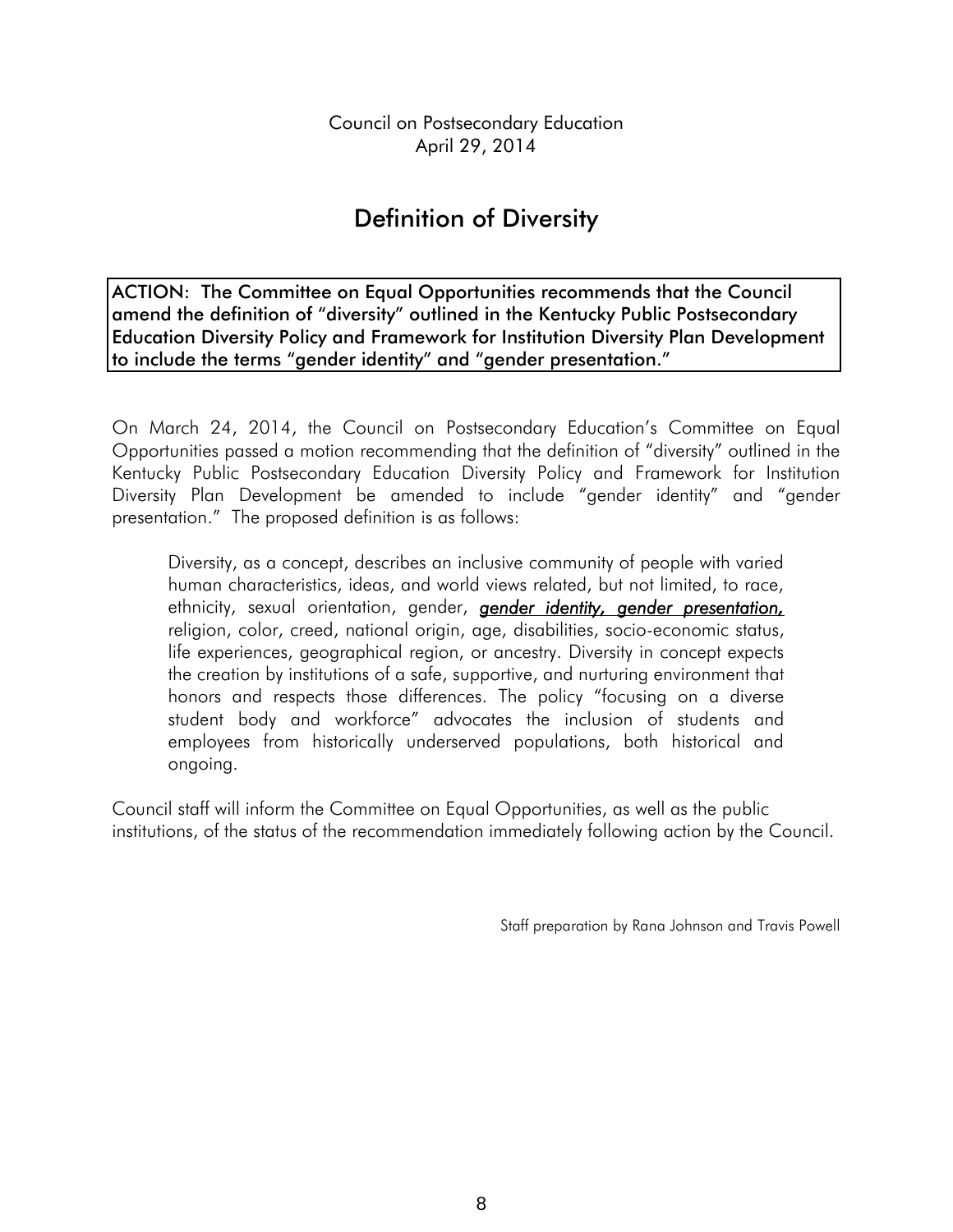# **Kentucky Public Postsecondary Education Diversity Policy Performance Presentations: Institutional Diversity Plan Assessments**

At the January 28, 2014, meeting, the Council's Committee on Equal Opportunities received an update by Council staff regarding the universities' efforts to implement the objectives of their institutional diversity plans. The plans were developed in response to the Kentucky Public Postsecondary Education Diversity Policy and Framework for Institution Diversity Plan Development.

The May CEO meeting will include a report by several institutional EEO representatives. The institutional performance presentations correspond to the Student Success focus area, identified in the Council's Strategic Agenda, *Stronger by Degrees*. The Statewide Diversity Policy advances one of the main policy objectives to guide the work of the postsecondary system in the area of Student Success:

- Policy Objective 4: Increase high quality degree production and completion rates at all levels and close achievement gaps, particularly for lower-income, underprepared, and underrepresented minority students.
	- $\triangleright$  Strategy 4.7: Implement a Statewide Diversity Policy that recognizes diversity as a vital component of the state's educational and economic development.

The presentations will introduce 2011-12 data, in comparison to 2012-13, and identify areas where progress was made, as well as areas that will require improvement to reach their 2015 goals. Four focus areas will be highlighted in the presentations:

- Student Body Diversity
- **Student Success/Closing the Achievement Gap**
- Workforce Diversity
- Campus Climate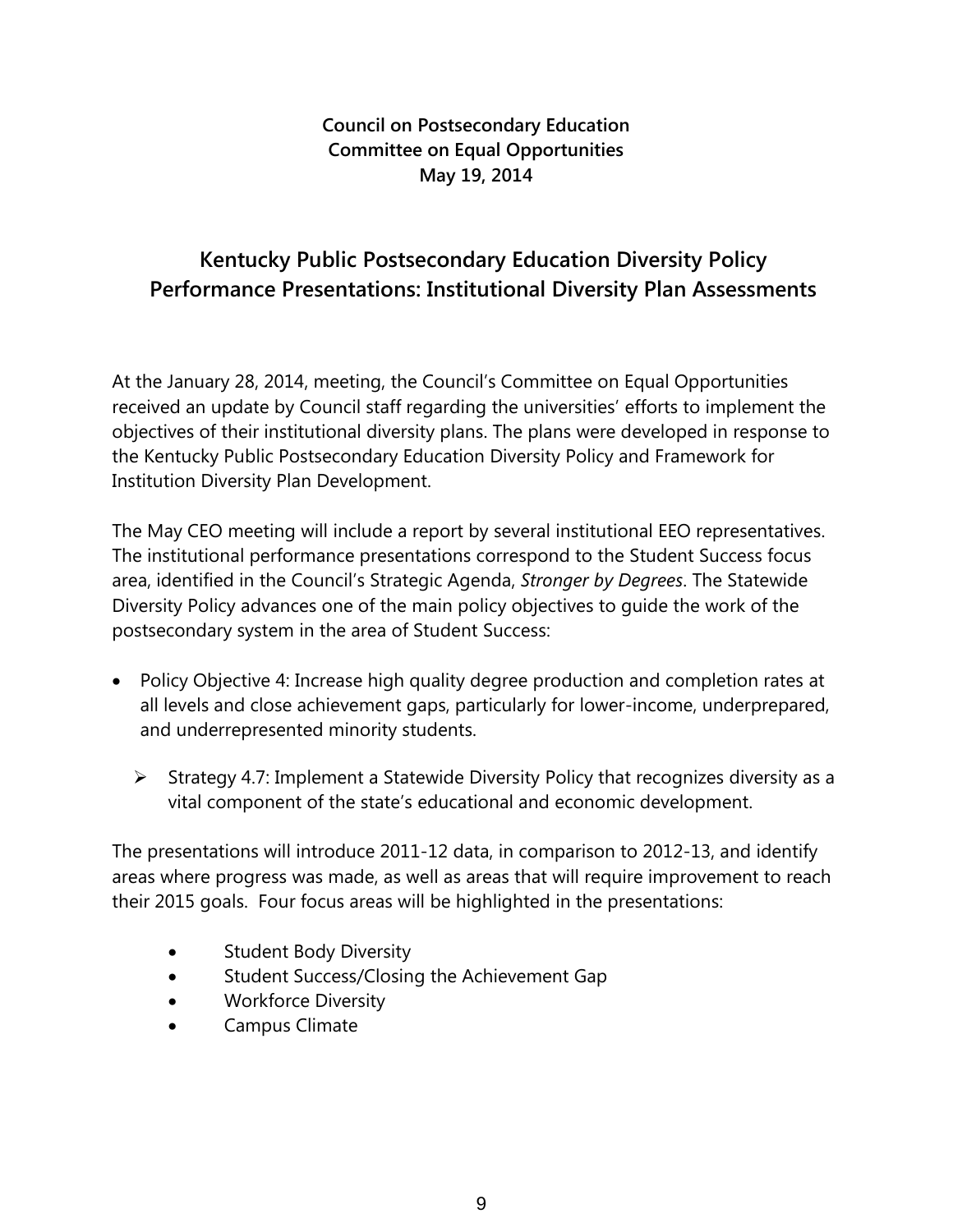EEO representatives from the following institutions will present at the May 19 CEO meeting:

- University of Kentucky: Terry Allen
- Morehead State University: Charles Holloway
- Western Kentucky University: Richard Miller

The remaining universities will deliver presentations at the October CEO meeting.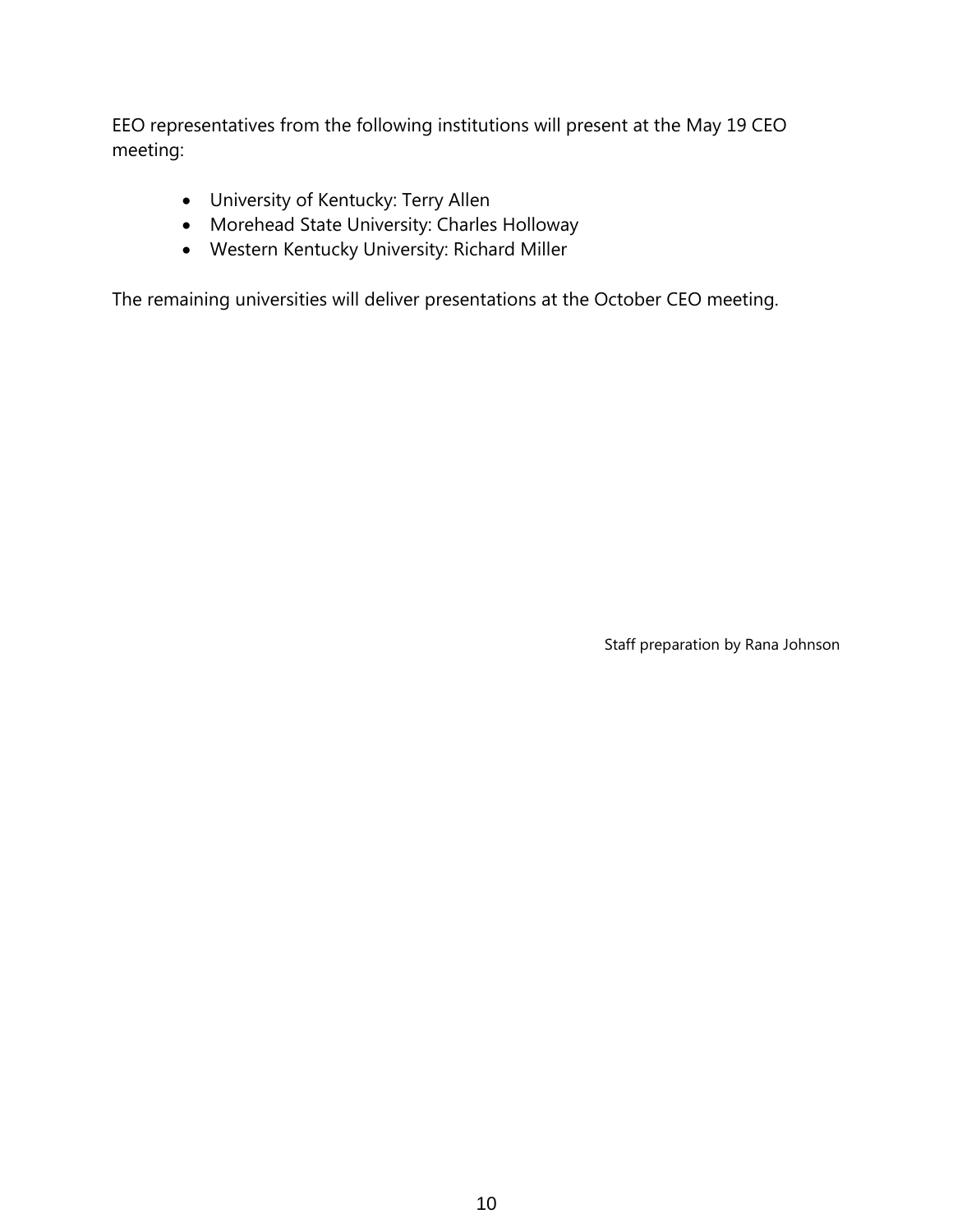## Tuition and Fee Recommendations

At its April 29, 2014 meeting, the Council on Postsecondary Education voted to accept the recommendation made by the Tuition Development Committee to set a ceiling rate for tuition and fees for 2014-16. The recommended ceiling is consistent with the Council-approved Tuition and Mandatory Fee Policy objectives.

Dr. Bill Payne, Assistant Vice President for Finance, will provide a summary of the Council action at the May 19 CEO meeting.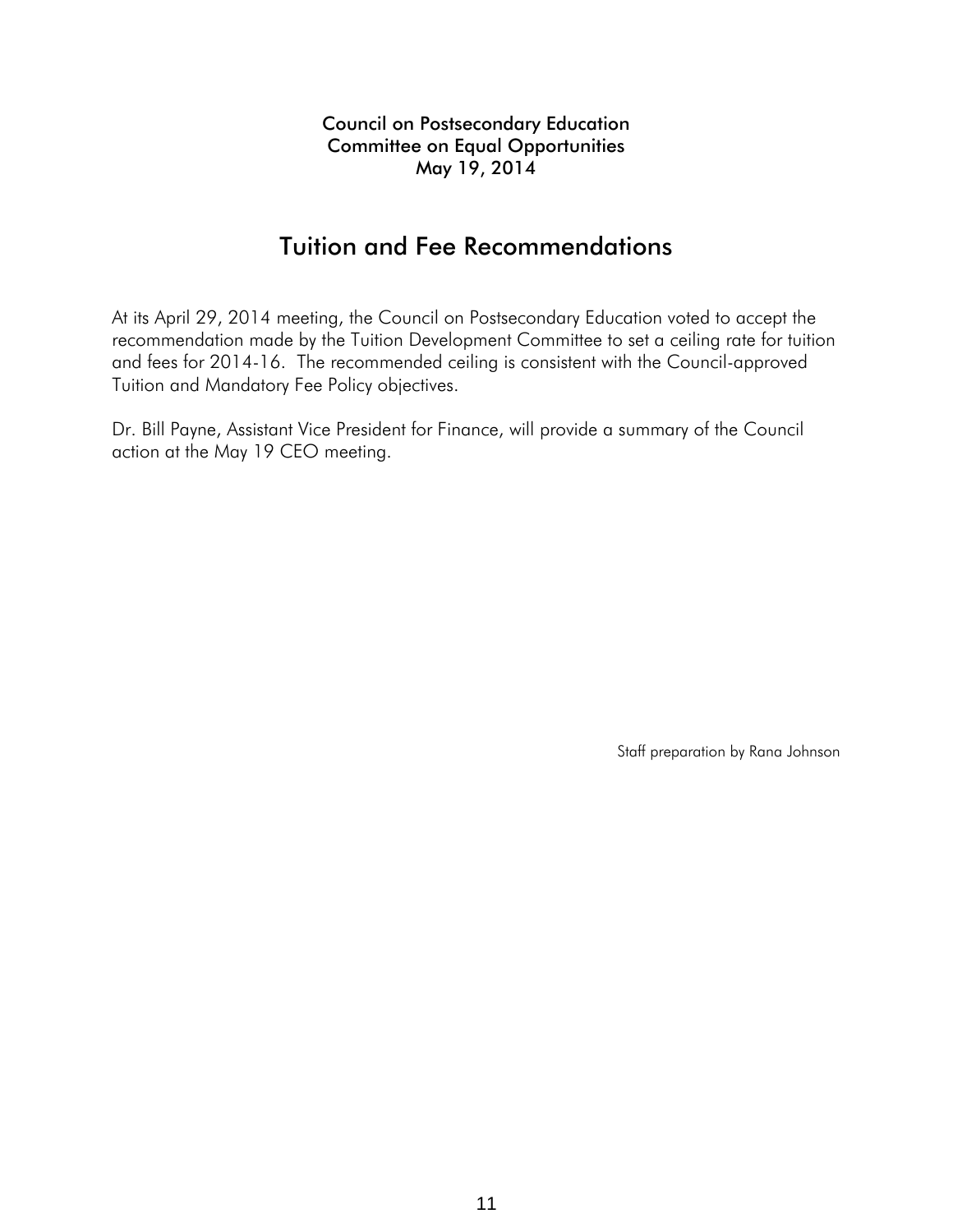Council on Postsecondary Education April 29, 2014

# **REVISED** Tuition and Mandatory Fee Recommendation Academic Years 2014-15 and 2015-16

*The Council staff used a collaborative process to develop its 2014-15 and 2015-16 tuition and mandatory fee ceiling recommendations, which included sharing information and engaging in discussions with the Council's Tuition Development Work Group, additional Council members, campus presidents and chief budget officers, student groups, and the governor's office. Based on feedback from multiple stakeholders, there is a general sentiment that increases in resident, undergraduate tuition and mandatory fees should be moderate to support a necessary balance between students' and families' ability to pay for college and institutional funding to support continued progress toward achieving the goals of HB1 and the Strategic Agenda. There is also interest among Council members and campus officials in transitioning to a two-year tuition setting cycle. Adopting a two-year approach will facilitate strategic planning and budgeting processes at the institutions and make college costs more predictable for students and families.*

ACTION: For the research and comprehensive universities, the Tuition Development Work Group recommends that the Council approve resident, undergraduate tuition and mandatory fee ceilings for academic years 2014-15 and 2015-16 that do not exceed 5 percent in any one year and do not exceed 8 percent over two years.<sup>1</sup>

For KCTCS institutions, the Tuition Development Work Group recommends that the Council approve resident, undergraduate tuition and mandatory fee ceilings of no more than \$147.00 per credit hour in academic year 2014-15 and no more than \$150.00 per credit hour in academic year 2015-16, which equates to a three dollar per credit hour increase each year.

It is recommended that the Council and the institutions be able to revisit the academic year 2015- 16 ceilings should there be a change in net General Fund appropriations.

It is recommended that the Council maintain the current floor for nonresident, undergraduate tuition and mandatory fees of two times the resident, undergraduate rate.

Finally, it is recommended that the public universities be allowed to submit for Council approval market competitive resident and nonresident tuition and mandatory fee rates for graduate and online courses.

These recommendations are consistent with Council-approved Tuition and Mandatory Fee Policy objectives, including funding adequacy, shared benefits and responsibility, affordability and student access, attracting and importing talent, and effective use of resources.

l

<sup>&</sup>lt;sup>1</sup> The actual 2015-16 ceiling may slightly exceed 8% above the 2013-14 base rates due to the effect of compounding.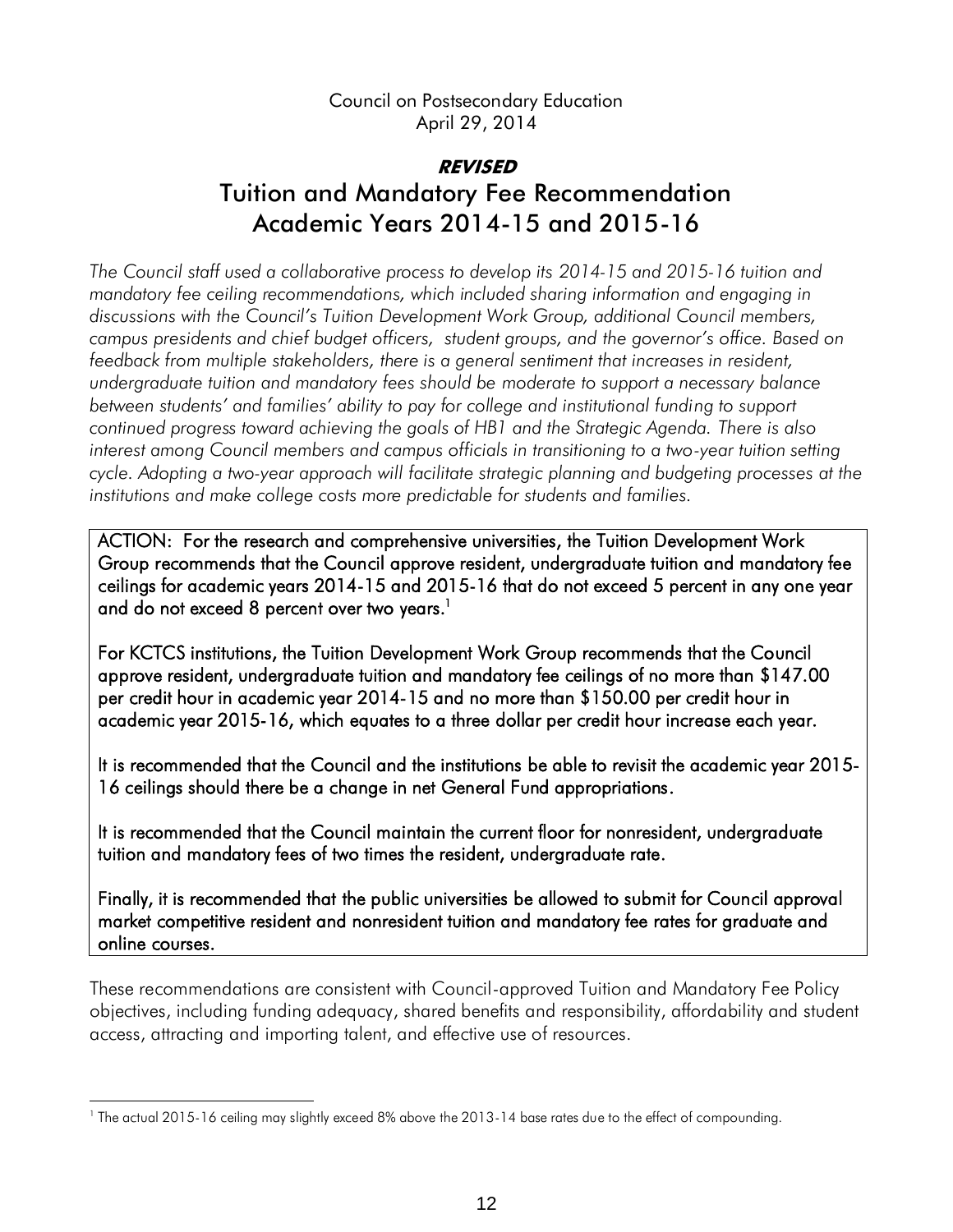#### 2014-15, 2015-16 Resident, Undergraduate Tuition and Mandatory Fees

The following table contains the maximum possible 2015-16 resident, undergraduate tuition and mandatory fee ceilings under the CPE staff recommendation. For the research and comprehensive universities, the one-year percentage point increases in 2014-15 and in 2015-16 cannot sum to more than 8 percent, and the increases in any single year cannot exceed 5 percent. The final 2015-16 ceilings shown in Table 1 represent slightly more than an eight percent increase due to compounding. If there is a change in net General Fund appropriations, the Council and the institutions reserve the right to revisit the 2015-16 ceilings.

| Resident Undergraduate Tuition and Mandatory Fees          |                           |                           |              |                       |  |  |
|------------------------------------------------------------|---------------------------|---------------------------|--------------|-----------------------|--|--|
| Recommended 2015-16 Maximum Dollar Ceilings by Institution |                           |                           |              |                       |  |  |
|                                                            |                           |                           |              |                       |  |  |
|                                                            | 2013-14                   | Maximum                   | Biennial     | Biennial              |  |  |
|                                                            | Tuition & Fee             | 2015-16                   | Dollar       | Percent               |  |  |
| Institution                                                | Base Rates <sup>(a)</sup> | <b>Tuition &amp; Fees</b> | Change       | Change <sup>(b)</sup> |  |  |
| UK - Lower Division                                        | \$9,966                   | \$10,780                  | \$814        | 8%                    |  |  |
| UK - Upper Division                                        | 10,254                    | 11,091                    | 837          | 8%                    |  |  |
| UofL                                                       | 9,750                     | 10,546                    | 796          | 8%                    |  |  |
| <b>EKU</b>                                                 | 7,536                     | 8,150                     | 614          | 8%                    |  |  |
| KSU (FTCR) <sup>(c)</sup>                                  | 7,061                     | 7,637                     | 576          | 8%                    |  |  |
| MoSU                                                       | 7,366                     | 7,967                     | 601          | 8%                    |  |  |
| MuSU                                                       | 7,044                     | 7,619                     | 575          | 8%                    |  |  |
| <b>NKU</b>                                                 | 8,088                     | 8,748                     | 660          | 8%                    |  |  |
| <b>WKU</b>                                                 | 8,582                     | 9,282                     | 700          | 8%                    |  |  |
| <b>KCTCS</b>                                               |                           |                           |              |                       |  |  |
| Tuition                                                    | \$144.00 pch              | \$150.00 pch              | \$6.00 pch   | 4%                    |  |  |
| Agency Bond Fee <sup>(d)</sup>                             | 0.00 pch                  | 8.00 pch                  | 8.00 pch     |                       |  |  |
| Total                                                      | $$144.00$ pch             | \$158.00 pch              | $$14.00$ pch | 10%                   |  |  |

FTCR - Full Time Comparison Rate

pch - per credit hour

(a) Does not include Special Use Fees at NKU, MoSU, WKU, and UL

(b) May exceed eight percent due to compounding.

(c) KSU is planning to transition to a flat-rate pricing structure for 2014-15. This change may

necessitate an adjustment to their approved ceiling at the June Council meeting.

(d) KCTCS's Agency Bond Fee is not included in the CPE staff recommendation. It is displayed here for information purposes only.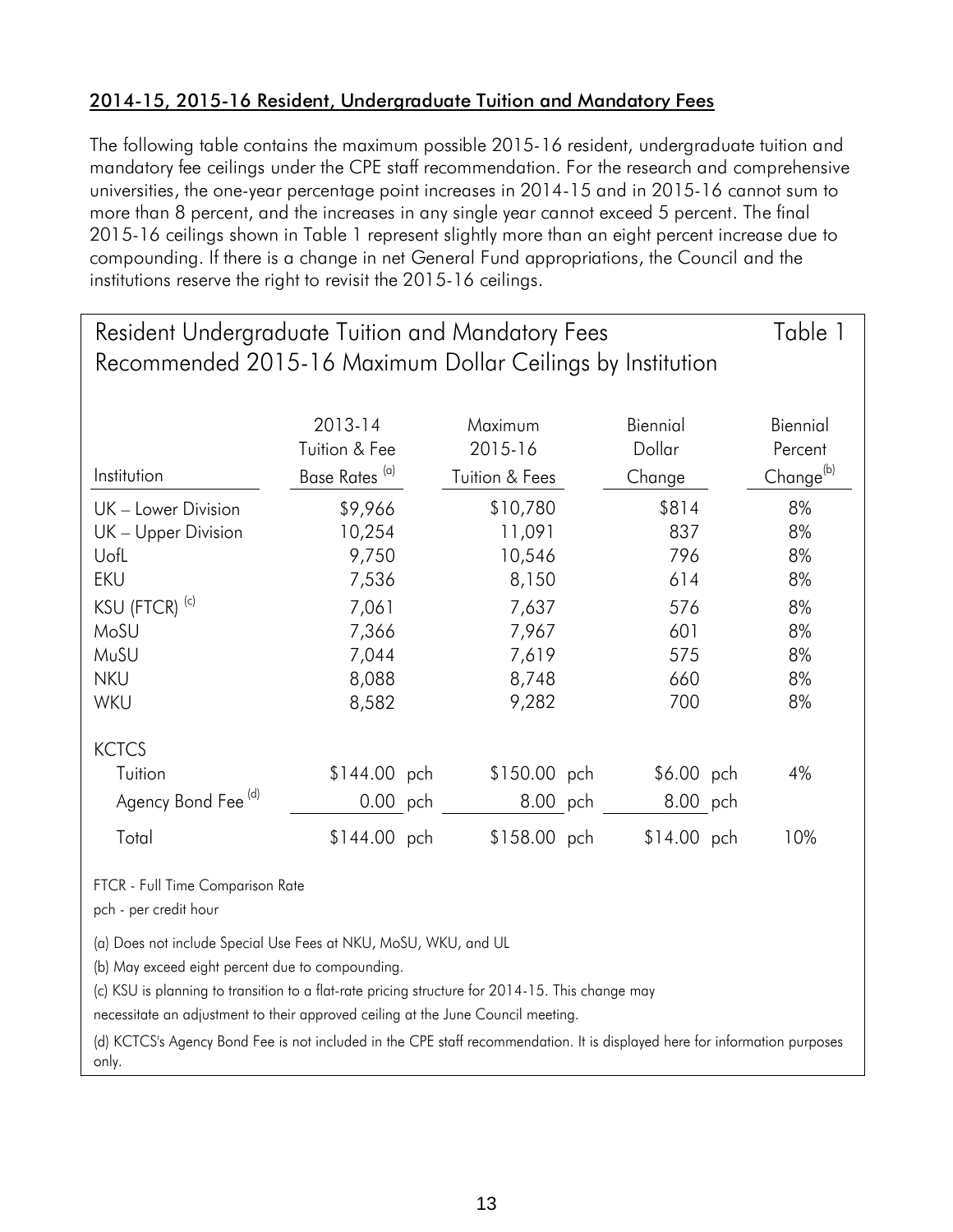#### Nonresident, Undergraduate Tuition and Mandatory Fees

The current floor for nonresident, undergraduate tuition and mandatory fees is two times the resident, undergraduate rate. The staff recommends the Council maintain the current floor. Any institution desiring to assess a nonresident, undergraduate rate that is less than two times the resident, undergraduate rate is expected to request an exception to this policy when it submits its 2014-15 and 2015-16 tuition and mandatory fee rates for final Council action.

#### Graduate and Online Tuition and Mandatory Fees

The staff recommends that the public universities be allowed to submit for Council approval market competitive resident and nonresident tuition and mandatory fee rates, as approved by their respective boards, for graduate and online courses.

#### Budgetary Impact of Fixed Cost Increases

It is estimated that Kentucky's universities and KCTCS will incur increases in fixed costs and other obligations of nearly \$77.9 million in 2014-15 (Attachment 1). The largest individual categories are increases in institutional financial aid (\$25.6 million), health insurance premiums (\$15.5 million), maintenance and operations expenses (\$9.7 million), and employer-paid retirement, contributions (\$8.4 million). Other fixed costs, including, utilities, contractual obligations, workman's compensation, and unemployment compensation, are expected to rise by \$18.7 million.

In addition to fixed cost increases, the universities and community colleges are faced with reductions in their net General Fund appropriations. House Bill 235 provided \$8.4 million to cover half the expected increase in employer-paid retirement contributions associated with state mandated KERS rate increases. A 1.5 percent reduction, totaling \$13.9 million, was then applied to the total of the 2013-14 net General Fund appropriations and the additional KERS funds (Attachment 2).

The Council staff has recommended maximum 2014-15 tuition and fee rate ceilings of up to 5 percent for the research and comprehensive universities and three dollars per credit hour (or about a 2 percent increase) for all KCTCS institutions. When the proposed increases are assessed uniformly across all categories of students (i.e., every academic level, residency, and full-time or part-time status) in an assumed no-growth student enrollment environment, campus officials estimate that the proposed rate increases will generate \$66.4 million in additional tuition and fee revenue, in fiscal year 2014-15 (Attachment 3). This projected increase in tuition and fee revenue will cover only about 72 percent of the estimated \$91.8 million increase in fixed costs and net General Fund reductions, resulting in an estimated budget shortfall of \$25.3 million (Attachments 4 and 5).

#### 2014-15, 2015-16 Rate Proposals

It is anticipated that institutions will submit their proposed 2014-15 and 2015-16 tuition and fee rates for Council approval at the June 20 meeting. This will allow additional time for campus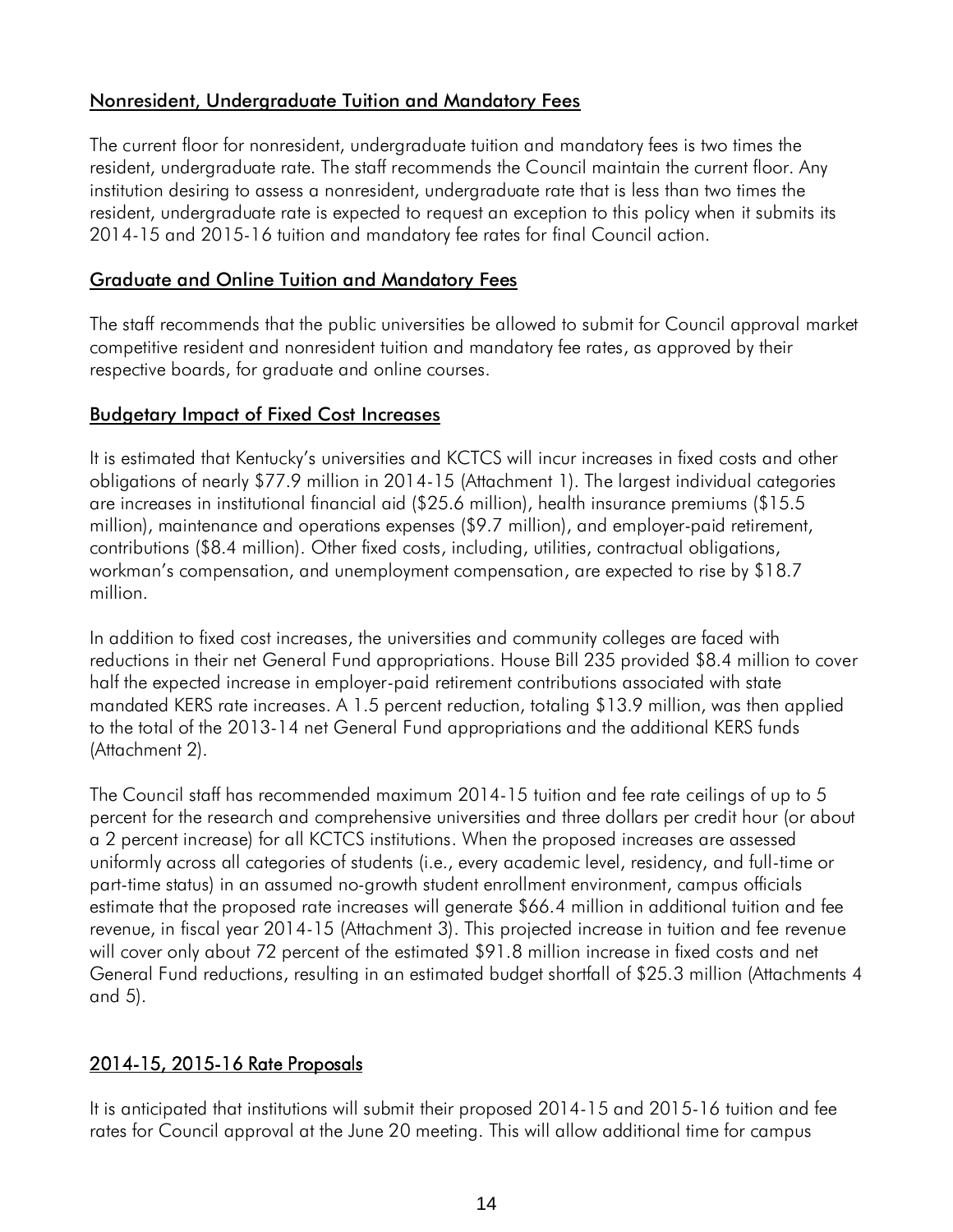officials to share tuition and fee ceilings with various stakeholders and obtain input from their respective boards prior to setting tuition.

The staff will recommend for Council approval tuition and fee rates that meet the following criteria:

- a) Increases in resident, undergraduate tuition and mandatory fees that are at or below the approved ceiling (including any potential change related to KSU's planned transition to flatrate pricing);
- b) Nonresident, undergraduate rates that are at least two times the resident, undergraduate rate;
- c) Proposed exceptions to the nonresident rate floor that have been previously approved by the Council and are in line with 2013-14 rates; and
- d) Market competitive tuition and fee rates for graduate and online courses.

Staff preparation by Bill Payne, Shaun McKiernan, and Scott Boelscher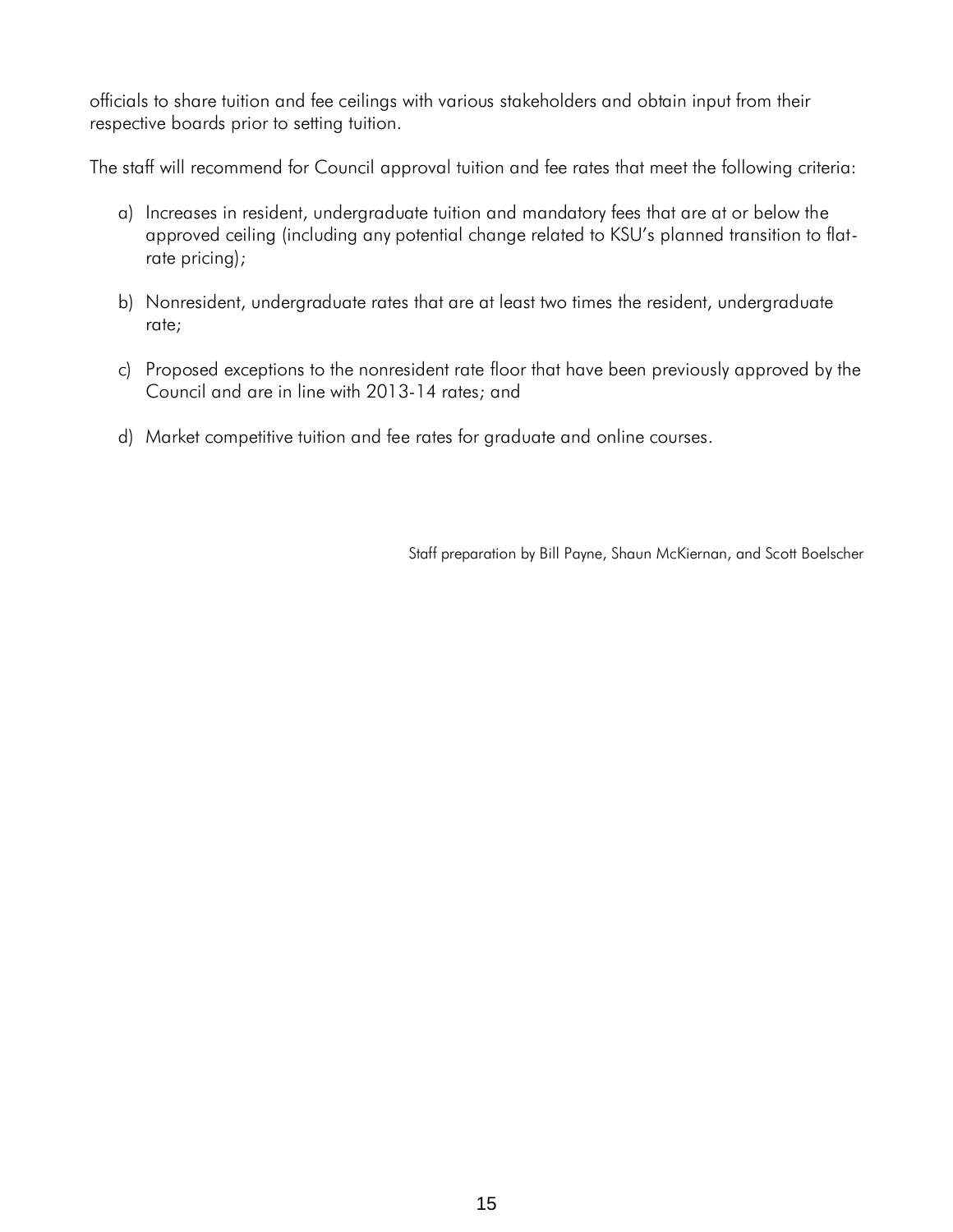# Status: Statewide Diversity, Inclusion, and Support Programs

*The following information focuses on diversity activities and initiatives since the Committee on Equal Opportunities met March 24, 2014.* 

GMSCPP Academically Proficient High School Junior and Senior Diversity Conference: The 27<sup>TH</sup> Annual Academically Proficient High School Junior and Senior Diversity Conference will be hosted by Murray State University, June 13-14, 2014, in Murray, Kentucky. Dr. Robert Belle, SREB-AGEP Doctoral Scholars Program Director, will deliver the opening address.

Participation in this conference by students and parents is voluntary. Approximately 200 students, parents, and postsecondary administrators, from across the commonwealth, are expected to participate. The partners for this conference are the Council on Postsecondary Education, and Murray State University. Current sophomores and juniors are encouraged to visit the registration page for additional information; the link can be accessed at: http://cpe.ky.gov/news/calendar/statewide/acadprof.htm

Governor's Minority Student College Preparation Program Statewide Conference: The 14TH Annual GMSCPP Statewide Conference will be hosted by Eastern Kentucky University, June 25-26, 2014. Two hundred students, from across Kentucky, are expected to participate in the STEM-H workshops.

Kentucky Latino Education Alliance (K'LEA): The partners of the Kentucky Latino Education Alliance (K'LEA) met Friday, May 16, 2014, to debrief, and discuss next steps to sustain the Latino/a student success efforts made over the past four years, through support from the Lumina Foundation. The group also discussed strategic planning, resources, and parent support initiatives, to continue to promote college readiness and Latino/a student success.

SREB Doctoral Scholars Program: The Compact for Faculty Diversity Teaching and Mentoring Institute will be held October 30 - November 2, 2014, in Atlanta, Georgia. The institute is designed for scholars currently supported by the Kentucky Doctoral Scholars Program. The Kentucky program is implemented collaboratively by the Council, the University of Kentucky, and the University of Louisville, to assist students with completing the doctoral degree, and to encourage them to transition into the professoriate or administrative positions.

CEO Meeting Dates: The remaining CEO meeting date for 2014 is October 22.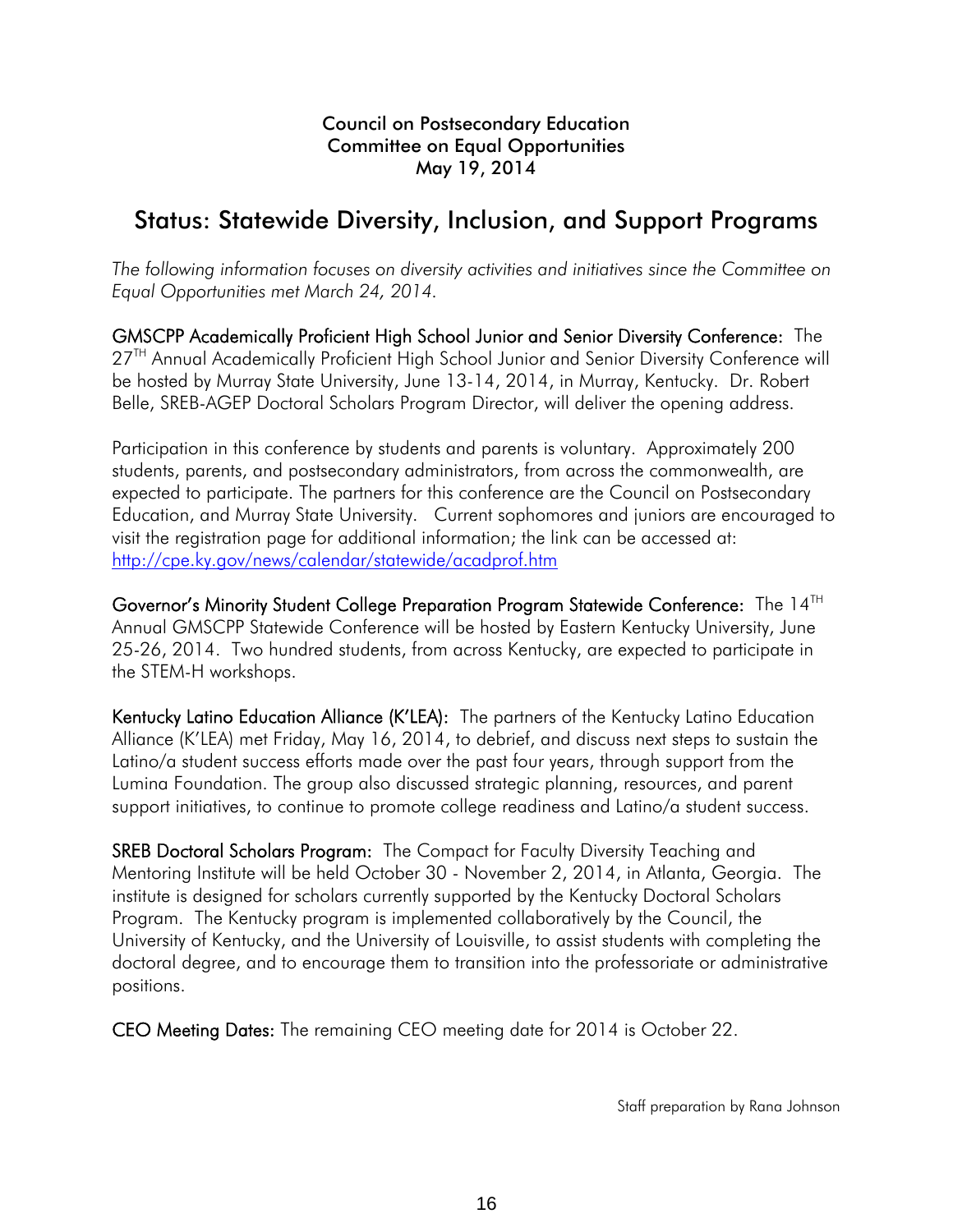#### Waivers of KRS 164.020(19)

The CEO asked for regular reports regarding institutions that choose to adopt a waiver of the standards of KRS 164.020(19) in order to implement new degree programs. The statutes establish the Council's responsibility to approve the offering of new degree programs (KRS 164.020(14)) and also limit an institution's eligibility for new degree programs (KRS 164.020(19)) by the requirement that an institution meet its equal opportunity objectives.

The Council has authority to grant a temporary waiver of the requirements of KRS 164.020(19). Administrative Regulation 13 KAR 2:060 establishes criteria for determining an institution's compliance with equal opportunity objectives and for the granting of a temporary waiver to a state-supported postsecondary education institution that has not met its objectives.

No institutions requested a waiver as of May 2014.